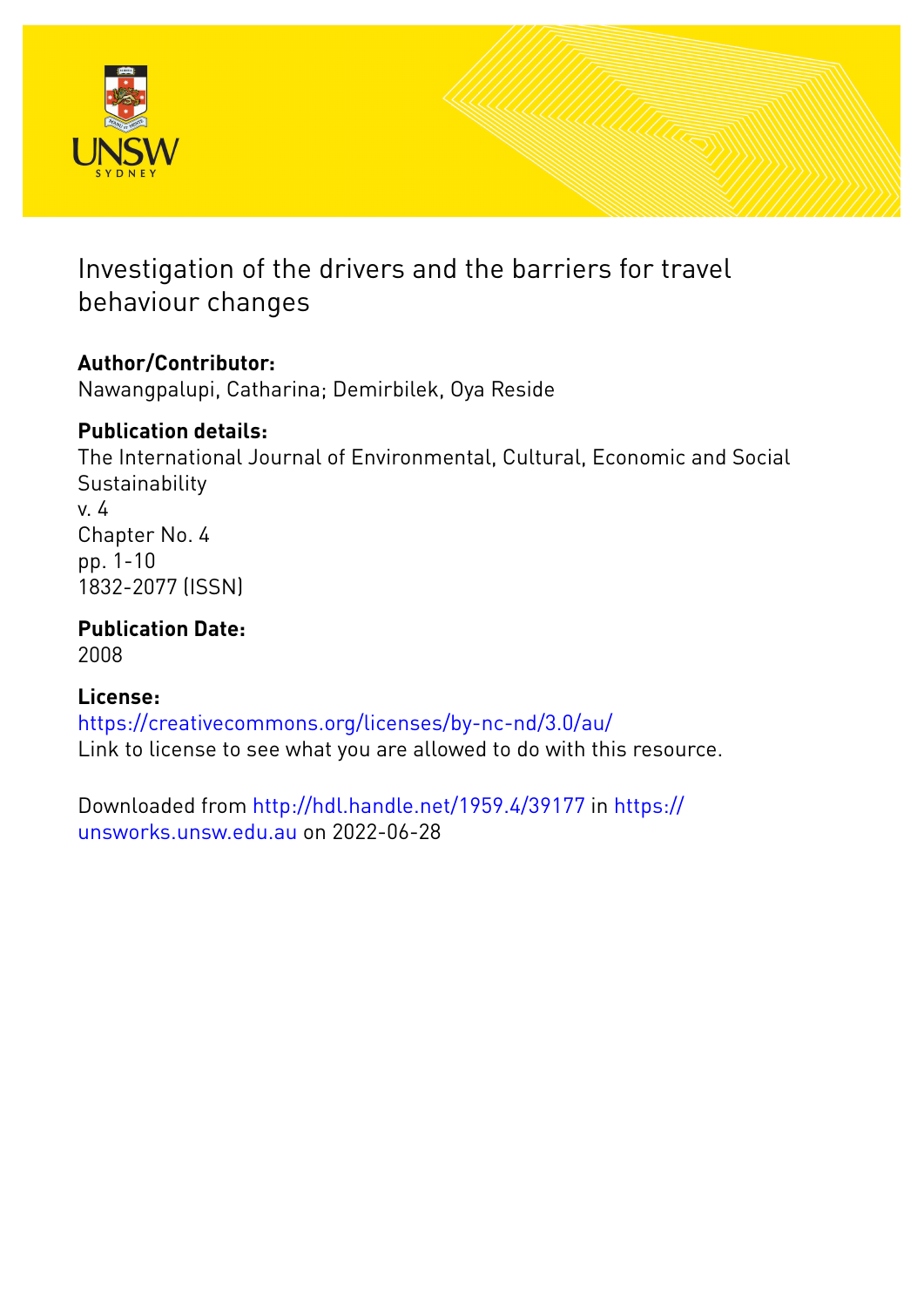The International<br>JOURNAL O CENVIRONMENTAL, CULTURAL,<br>ECONOMIC & SOCIAL SUSTAINABILITY

**Investigation of the drivers and the barriers for travel behaviour changes and analysis of the impact: a case study of car sharing in Australia** 

Catharina Nawangpalupi

Oya Demirbilek

#### **Background**

Increased concerns about environmental sustainability have sparked off the international agenda of moving towards sustainable consumption patterns in many areas, including urban transport systems. Initialised in 1992 in the Rio Earth Summit, sustainable consumption and production policies were subsequently developed in the World Summit on Sustainable Development in Johannesburg, 2002. These fifteen years of effort have shown their influence on the changing patterns of consumption in urban transport, by encouraging the use of more non-motorised modes of transport and public transport as a substitute for private vehicles. Moreover, other initiatives such as fuel tax, road tax, higher vehicle levies were also enforced to discourage the use of private vehicles.

Nevertheless, urban communities sometimes cannot fully rely on either public transport or non-motorised modes. Car sharing, thus, is introduced as an option which assists urban communities to move towards more sustainable transport systems. It is an alternative which fills the gap between public transport and private car option, where public transport and/or non-motorised modes of transport are not viable. It is a system where an organization allows its members to use its fleet of cars for their mobility without having to own a car, with easy access to the cars as they are usually parked in the neighbourhood. Car sharing offers flexibility in terms of the duration of use and car access. Members can use a car only for a few hours or for a longer period of time. Furthermore, they usually have a choice of car.

Car sharing is evidently operating very well in urban areas where public transport is well established. In Zurich, Switzerland, Mobility Car Sharing has more than 140 locations with over 300 cars and more than 10,000 members (Bergmaier, Mason, McKenzie, Campbell, & Hobson, 2004). Cambio, another one in Germany, has successfully offered a cross-border car sharing between Germany and Belgium, with almost 20,000 members in both Germany and Belgium (http://carsharing.us, December 2007). In the early 1990s, Austria and the Netherlands followed the success of Switzerland and Germany and since then, car sharing has spread to other European countries, such as Italy, Belgium, Great Britain, Scandinavia and Spain (Bergmaier et al., 2004).

In Canada, Communauto initiated in 1995 in Toronto, and was followed by 20 other car sharing companies which are operating in 50 cities (http://www.carsharing.net). Although just recently flourishing, car sharing has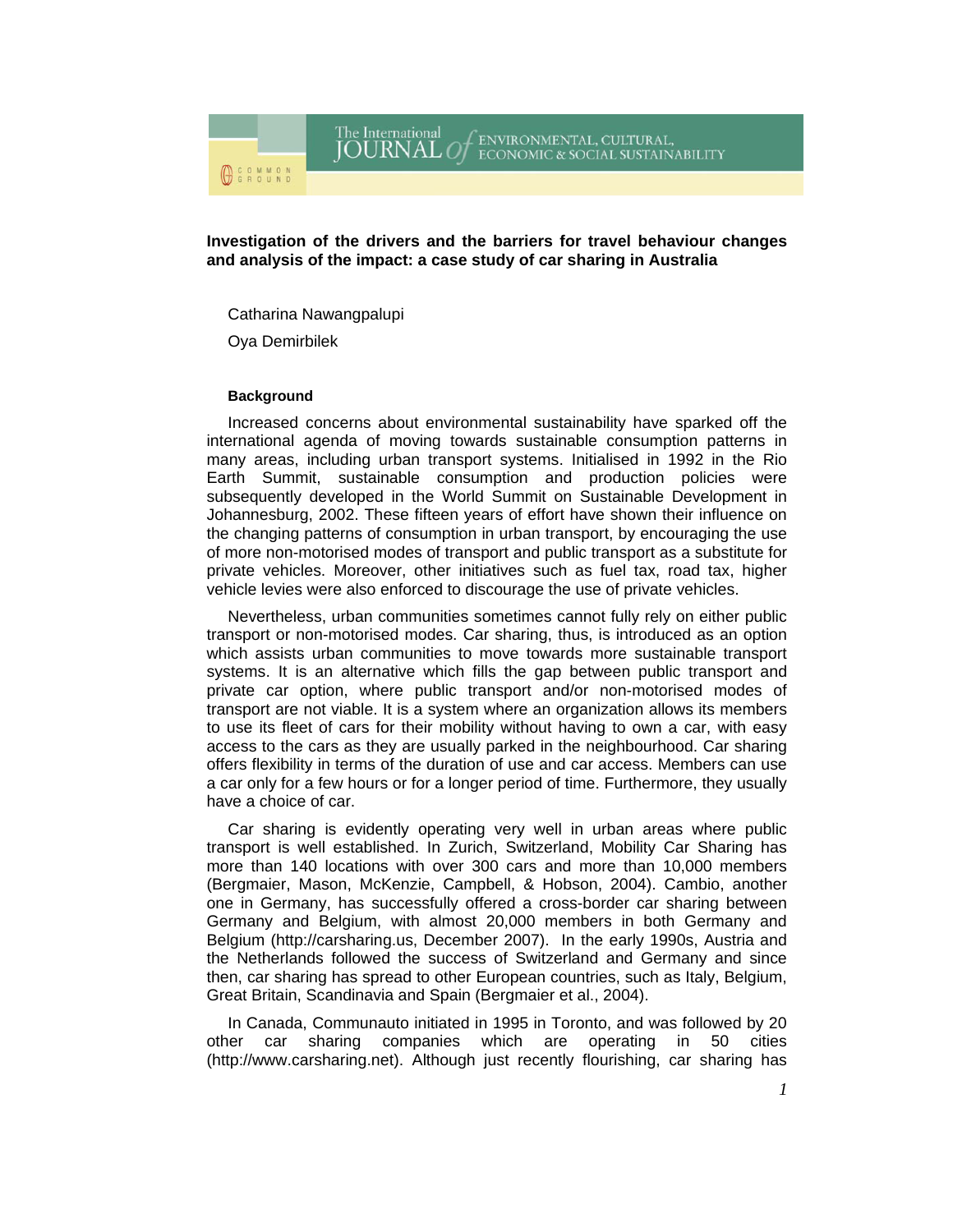also been growing in Asia, especially Singapore and Japan. In Australia, car sharing was first introduced in Sydney in 2003 and another car sharing company operated in Melbourne about six month later. In less than 5 years, there are now in total 6 car sharing companies covering 4 cities: Sydney, Melbourne, Brisbane and Perth; all together involving more than 5,000 members.

Various studies show that urban dwellers adopting car sharing are considered to be practising sustainable consumption. A study in the Netherlands showed that in 1997, the ratio between car and population of car sharing members is much lower than "non car sharing" members (there are 367 cars for every 1,000 car sharing members and 887 cars for every 1,000 "non car sharing" members) (Meijkamp, 2000). In Bremen, Germany, 90% of car sharing members did not have any car and 6% used car sharing to compensate their need for a second car (UITP, 2005). Furthermore, car sharing members are typically public transport users, they care about the environment and pollution, and they also practice sharing in other areas, such as laundries, kitchens, and gardens (UITP, 2005).

This paper examines the drivers and barriers experienced by car sharing members while adopting a car sharing option. It also investigates emerging travel behaviour changes due to the use of car sharing. While the idea of car sharing is to encourage sustainable consumption in mobility, this paper also examines the degree to which car sharing members are exercising sustainable consumption in other areas. The study is limited to a car sharing company in Sydney, Australia, and was conducted using a survey covering 294 responses and 20 interviews.

### **Car sharing concept**

The following section highlights the differences between car sharing, car rental and car pooling in terms of access and personal values. Car sharing members can use a car for their mobility without the hassles of ownership, such as maintenance, insurance, parking and registration procedure; on the other hand, they cannot always get access to the car depending on the availability of the car. As opposed to car pooling, car sharing offers a level of personal mobility where in car pooling one car is used by several users who have the same travel destination. Compared to car rental, car sharing vehicles can be used flexibly by the hour or the day depending on the user needs. For car sharing, membership is an absolute requirement; each member must be pre-approved to be able to use the car.

When compared to other motorised transport systems, car sharing offers privacy and convenience with relatively limited access. After the analysis from sour data collection, in addition to the literature review (Bergmaier, Mason, McKenzie, Campbell, & Hobson, 2004; Transport 2000, 1992; UITP, 2005; Victoria Transport Policy Institute, 2007), we have plotted the positioning of car sharing among the other schemes in terms of access and privacy values as illustrated in Figure 1. A private car is always available almost every time the user needs it, giving its user total privacy. In terms of access, and compared to car rental, car sharing gives more flexibility as the member can use the car as long as they need it. In addition, the car is located in the neighbourhood and is easy to access. Car rentals, on the other hand, are usually located quite far away from residential areas and can only be booked on a daily basis. This limits the access to the car to a certain degree. Furthermore, public transport and car pooling offer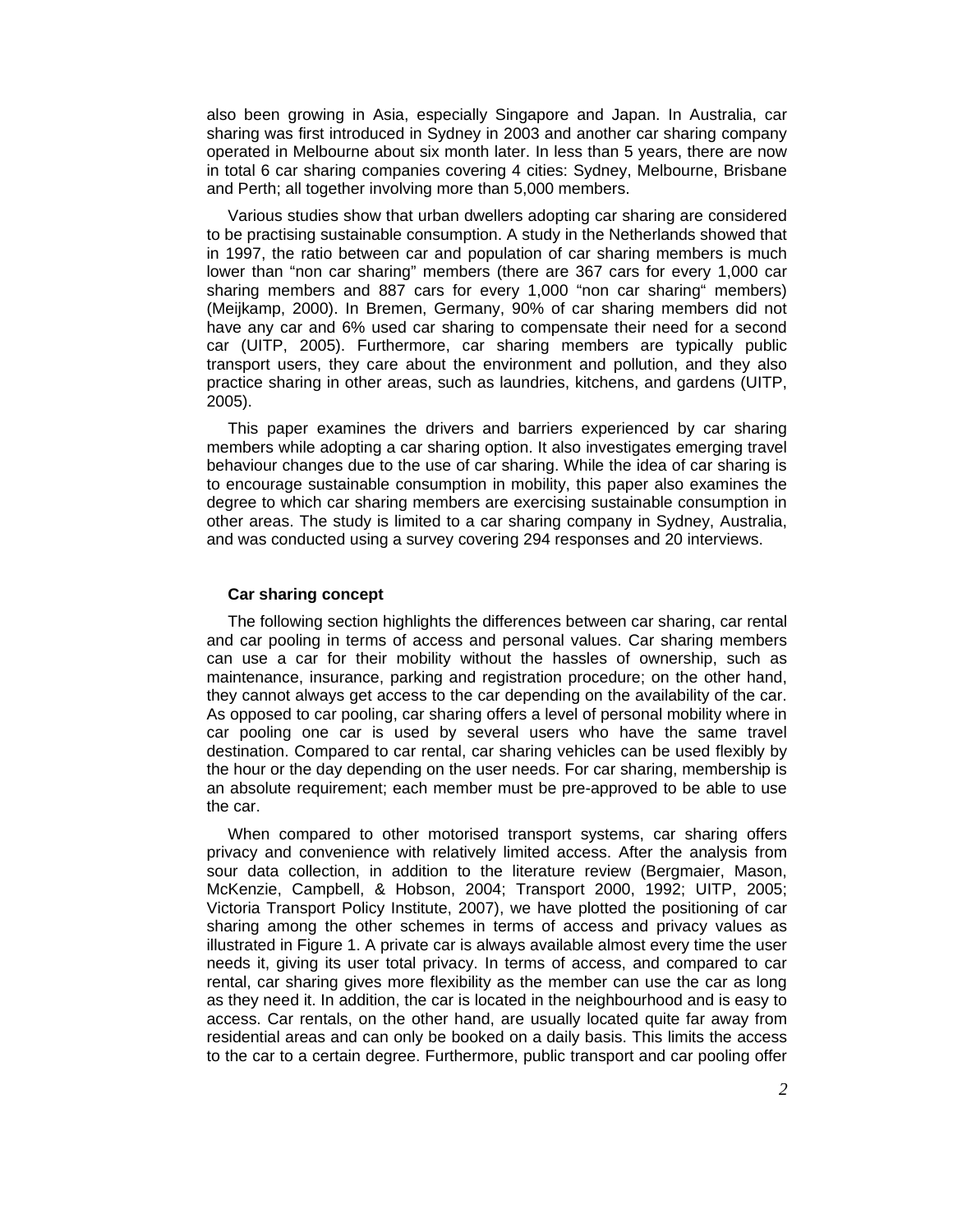

limited access due to limited operation times, range of access and availability. As the passengers share the space in the vehicle with other people, privacy is also limited.

Figure 1: Positioning of different modes of transport

Car sharing is believed to give benefits to the different layers of the society. Figure 2 shows the multi-layered benefits for individual, neighbourhood, urban communities, businesses and government. From the individual's point of view, car sharing gives convenience, practicality, cost effectiveness and efficiency. For the community, due to its performance in reducing the number of cars on the road, it gives more space, and reduces the levels of pollution, noise and congestion. At macro level, for the businesses and the government, car sharing offers better economic and urban planning as a result of less space and infrastructure required for private vehicles (Bergmaier et al., 2004; UITP, 2005).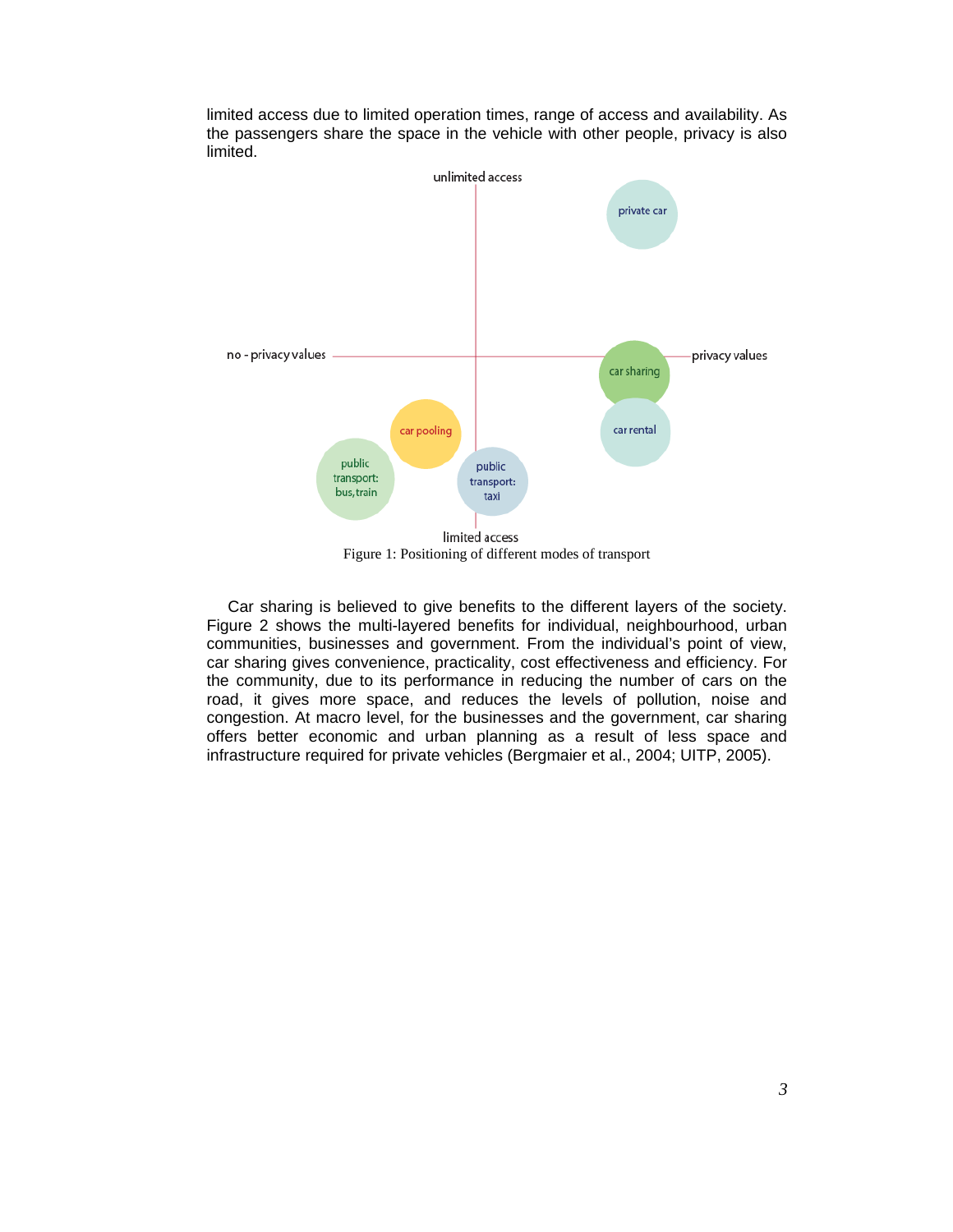

Figure 2: Multi-layered benefits of car sharing (adapted from Bergmaier et al., 2004 and UITP, 2005)

### **Car sharing in Australia**

Being a geographically large country with a relatively small population and with settlements widely dispersed along the west and east coastal areas, Australia relies heavily on transport. Compared to European and North American countries, Australia has the tenth highest rate of car ownership, with an average of 509 cars per 1,000 residents (UNECE, 2004). In 2005, car ownership rate has increased to 537 per 1,000 resident population (ABS, 2005, 2007b). This figure places Australia as a "car culture" nation similar to the US, Italy, Germany, and other industrialized countries.

Although most European countries, Canada and the US have adopted car sharing schemes since early or mid 90s, in Australia the scheme has only been initiated in 2003. This late adoption occurs in favour of the car owner's conveniences. Overall, Australia has a low level of public transport services. The country has much lower fuel prices, higher rates of vehicle kilometres travelled by motor vehicle than European countries and is not fully supported by bicycle paths (Bergmaier, Mason, McKenzie, Campbell, & Hobson, 2004).

Firstly established by GoGet Car Share in Sydney in mid 2003, the car sharing concept grew slowly for the first two years and then started to grow exponentially. Five other car sharing companies were founded later: FlexiCar in 2005, CharterDrive in 2005, Nexus, SmartDrivers and GWhiz in 2007. To date, there are 4 car sharing companies in Sydney (GoGet, CharterDrive, SmartDrivers, FlexiCar), 3 in Melbourne (FlexiCar, GoGet and SmartDrivers), 2 in Brisbane (GWhiz and SmartDrivers) and 1 in Perth (Nexus). Those companies cover more than 5,000 members.

Despite similar types of service provided, each car sharing company has different schemes in pricing, car location and advertising policy. SmartDrivers, a new car sharing scheme in three big cities, targets those who work in the CBD areas by offering an attractive after work package. Flexicar offers flexibility for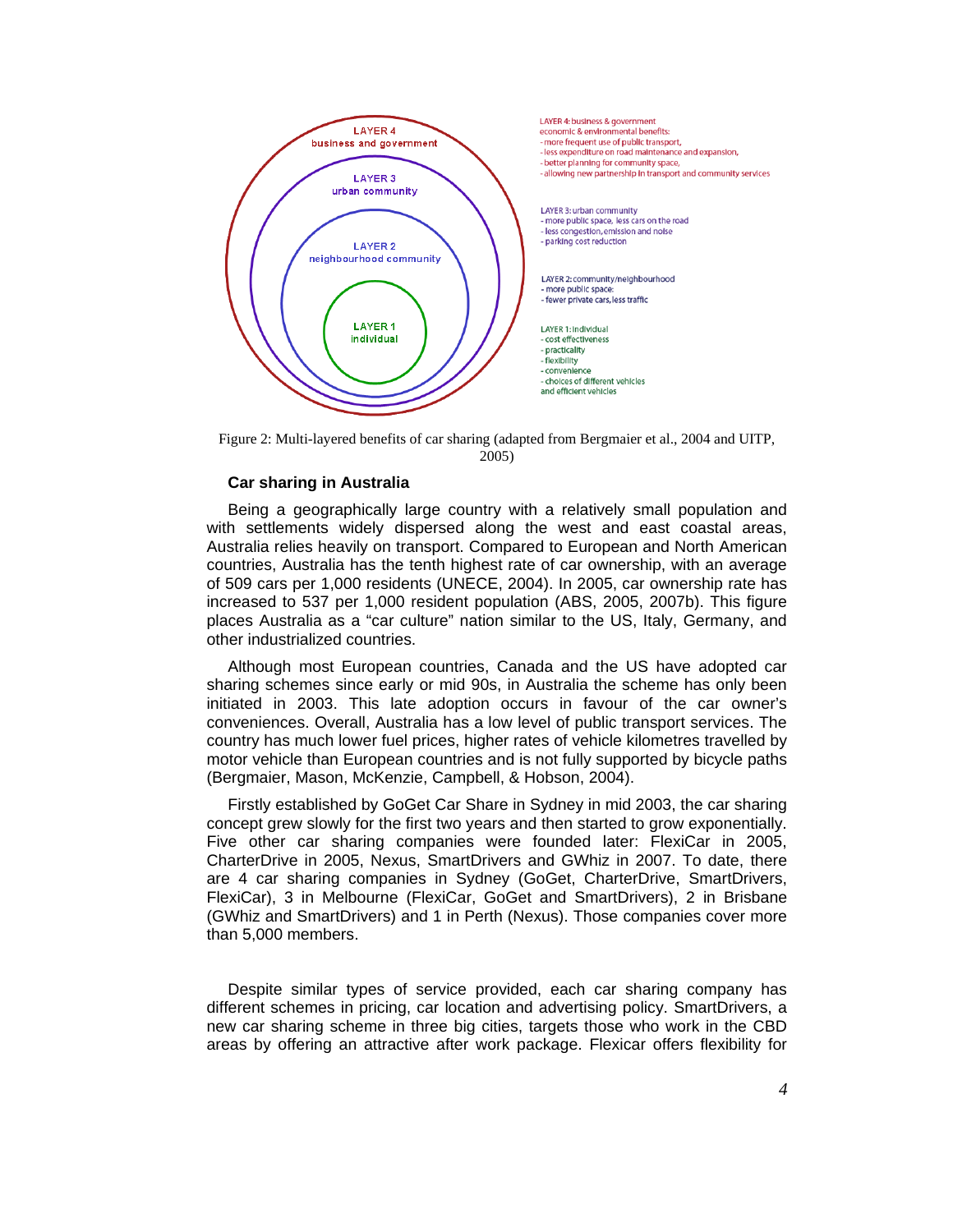those who like to travel long distances by charging high hourly rates, yet low kilometre charges. GoGet and GWhiz are more suitable for those who like to travel for short periods and short distances. Furthermore, the strategy for locating a new car is also different. For example, in Sydney, SmartDrivers chooses the CBD as its priority location, whereas GoGet prefers to allocate new cars to different suburbs (neighbourhood areas). In addition, SmartDrivers can offer low hourly rates as it uses advertising on cars and encourages other companies to place an advertisement on their cars to subsidize the cost.

#### **Sustainable consumption pattern of car sharing members**

Sustainable consumption is defined as consuming more efficiently, responsibly or simply consuming less, by taking into account key issues including needs, quality of life, material efficiency, waste minimisation, life cycle thinking, health, safety, and equality, for both current and future generations. The consensus tends to accept that sustainable consumption means consuming more efficiently which does not particularly mean consuming less (Jackson, 2006). However, many still assert that changing one's lifestyle by consuming less and opting for a less materialistic lifestyle would be more influential on the environmental impacts. Reducing consumption could be encouraged through policy making, by supportive institutions (Swedish Environmental Protection Agency, 2005) or simply if individuals practice voluntary simplicity (McDonald, Oates, Young, & Hwang, 2006; Robins & Roberts, 2006).

This paper attempts to analyse the sustainable consumption pattern of consuming less and preferring simple lifestyles. In the transport sector, the increasing trend of car use which definitely has impacted the environment should be reduced. The ability and availability to choose alternatives to shift to other modes of transport make possible the use of sustainable transport. The case study on car sharing is a small-scale study which has targeted a particular group of people who are willing to change or have already changed their lifestyle by minimising the use of motorised modes of transport. In other words, car sharing is for people who have attempted to get out of the car culture.

Voluntary simplicity (VS), a proactive choice of sustainable lifestyle, is an approach defined as having a preference for a low or modest consumption pattern with integrity, and fitting it into the balance of terrestrial daily life (Elgin, 1981). Elgin and Mitchell (1977) present five key values for the VS lifestyle, which include material simplicity, aiming for human-scale structures, increasing personal control, promoting environmental awareness, and developing personal growth. Etzioni (1998) categorises VS into three different levels from moderate (downshifter), to strong, and then to holistic simplification. Parallel to this categorization, McDonald et al. (2006) classify moderate and strong simplifiers as beginner voluntary simplifiers (BVS). The term BVS is used for people practising a moderate level of sustainable consumption as opposed to non-VS, for those who are adopting little or no sustainable consumption practices and VS for those who strongly reject materialistic norms. Holistic simplifiers, as defined by Etzioni, are categorised as voluntary simplifiers in the later classification. This is illustrated in Figure 3.

Pursuing this angle, the practice of VS can also be categorised correspondingly in the transport sector. Shaw and Newholm (2002) identified three main groups of people in regards to their travel behaviour. The first group is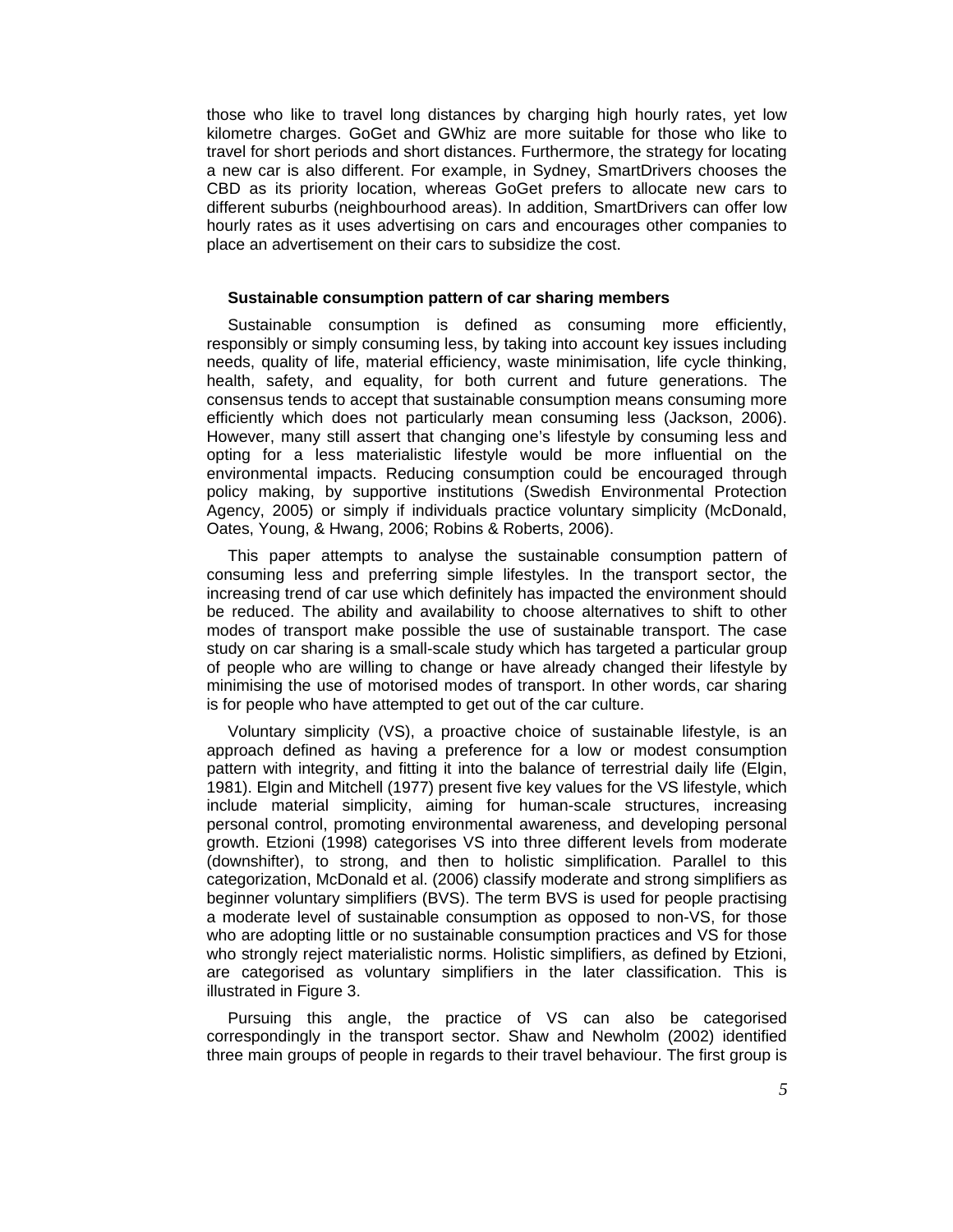for ethical consumers who deliberately do not own or use a car; the second one is for moderate users who own a car and use it modestly; and the last group for regular car owners who see no alternative to private cars as their mode of transport. In Figure 3 we integrate the categorisation of NVS, BVS and VS defined by McDonald et al. (2006) and its relationship to car usage maintained by Shaw and Newholm (2002).

| non<br>voluntary simplifiers (NVS) | beginner voluntary simplifiers (BVS) |                                             | voluntary simplifiers |
|------------------------------------|--------------------------------------|---------------------------------------------|-----------------------|
|                                    | downshifter                          | strong simplifiers                          | holistic simplifiers  |
| car owners - no other alternatives | car owners -<br>modest use of car    | non car owners -<br>ocassionally need a car | no car attitude       |

Figure 3: The spectrum of voluntary simplicity (adapted from McDonald et al., 2006 and Shaw & Newholm, 2002)

### **Methodology**

The study was conducted based on three research questions: (1) what are the drivers and barriers experienced by car sharing members while adopting the scheme?; (2) what are the perceived values experienced by the members in the voluntary simplicity spectrum?; and (3) what travel behaviour changes have been made by the members after adopting the car sharing model?

GoGet CarShare has been selected for this case study as it is currently the largest such company in Australia, and also because it has introduced an environmental scheme for discouraging excessive travel with a high kilometre rate (35 cent per km). This is slightly higher than SmartDrivers 33c/km; Nexus 30c/km and FlexiCar 20 or 15c/km.

Focusing on Sydney, a survey and a series of interviews were administered to analyse the drivers, obstacles and perceived values of the members. Furthermore, the survey has been used to examine the travel behaviour changes in conjunction with a comparative study of internal (GoGet) and public databases. The survey was sent to all active members in March 2007 (791 members) and received 294 responses resulting in a confidence interval of CI=4.54% for the confidence level of 95%. Twenty interviews based on random selection of those who responded to the survey were conducted to further analyse car sharing users' values and characteristics.

### **Drivers and Barriers to Adopting a Car Sharing System**

The survey was conducted in March 2007 covering 294 responses from a total of 791 members. The drivers and barriers to adopting car sharing were interpreted based on two open-ended questions: (1) What is your reason for joining GoGet? and (2) What is your most disappointing experience with GoGet Car Share?

Table 1 depicts the drivers and barriers to adopting car sharing. Coded into themes with possible multiple drivers for each response, there are ten drivers to adopting car sharing as a mobility option. These are: (i) practicality; (ii) cost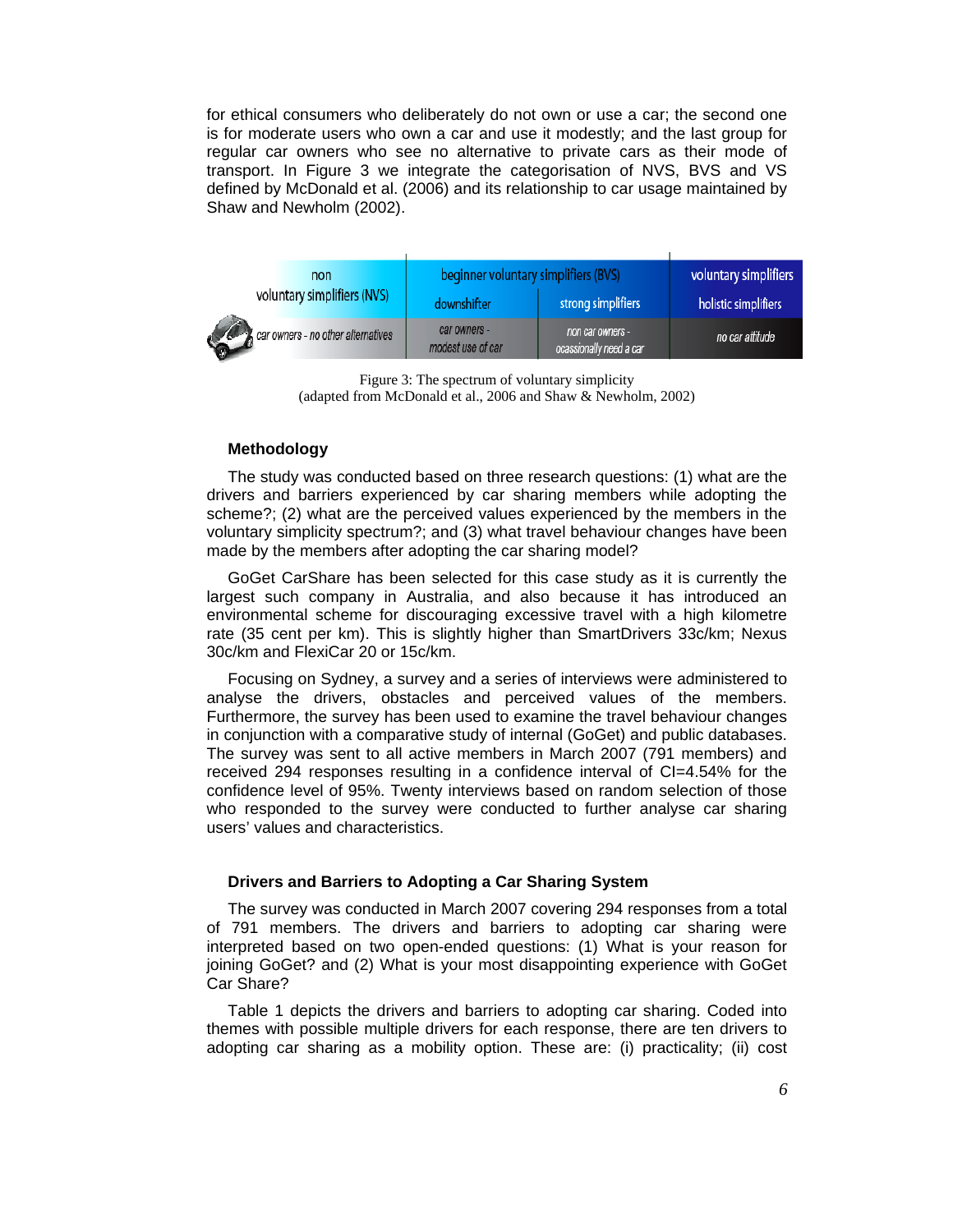effectiveness; (iii) convenience; (iv) environmental concerns; (v) simple, slow lifestyle or downshifting; (vi) work purpose/business efficiency; (vii) trial; (viii) public transport reliance; (ix) family and social support; and (x) community support.

Practicality, cost effectiveness, environmental concerns, business efficiency, and community support were expressed by different groups regardless of their car ownership status. Convenience, reliance on public transport and trial are the drivers for those who did not own a car or who gave up their car, but not for those who still have access to a private car. Simple lifestyle and family or social support are the drivers for those who did not own a car or never had a car.

The practicality criterion covers the occasional need for a car and ease of access to it, for example, quoting a participant, "[I] do not own a car [and I] did not want to buy a car which I would seldom use". Cost effectiveness covers all the financial benefits of using car sharing, such as "I live in the inner city and do not need a car that often, so it is more economical for me to be a member of GoGet rather than buying my own car." One quote on having a simple lifestyle is "[I] didn't want to purchase a car just to go to the shops or weekend travel. [I] didn't want to put a new car on the road to support this luxury!" Most of the considerations of living simply are also supported by environmental concerns, for example "[I] wish to avoid owning a car in favour of car sharing philosophy and its positive environmental impact which reduces the number of cars on the road".

Some barriers that could lead to quitting the membership or opting for private cars include car availability, maintenance and cleanliness problems, customer service problems, administrative and booking system difficulties, and inconveniences caused by other members. Some other minor barriers are pet restrictions and booking periods. Two other problems related to the access of the car are parking problems and cost and insurance issues.

The barriers to adopting car sharing are expressed in the same way by different groups regardless of their car ownership status. Although in average members are satisfied with the overall service quality provided, 60% (of 294 respondents) expressed their problems regarding the use of car sharing. For those experiencing a barrier (either major or minor), the availability of the cars is the most expressed one. Most members understood that the unavailability occurred due to a last minute booking which meant that the car was booked by another member. Parking problems were the second biggest barrier followed by issues connected with the administrative and booking system, such as inaccurate billing, automated booking difficulties, and mistakes in the booking period. Sharing problems regarding the condition of the car (cleanliness, damage, or flat battery) and the inconveniences caused by other members (returning a car late, or lack of care) are expressed by few respondents. Customer service problems such as lack of responsiveness or courtesy, unclear cost and insurance policies, pet restriction and problems and booking period are the minor articulated barriers.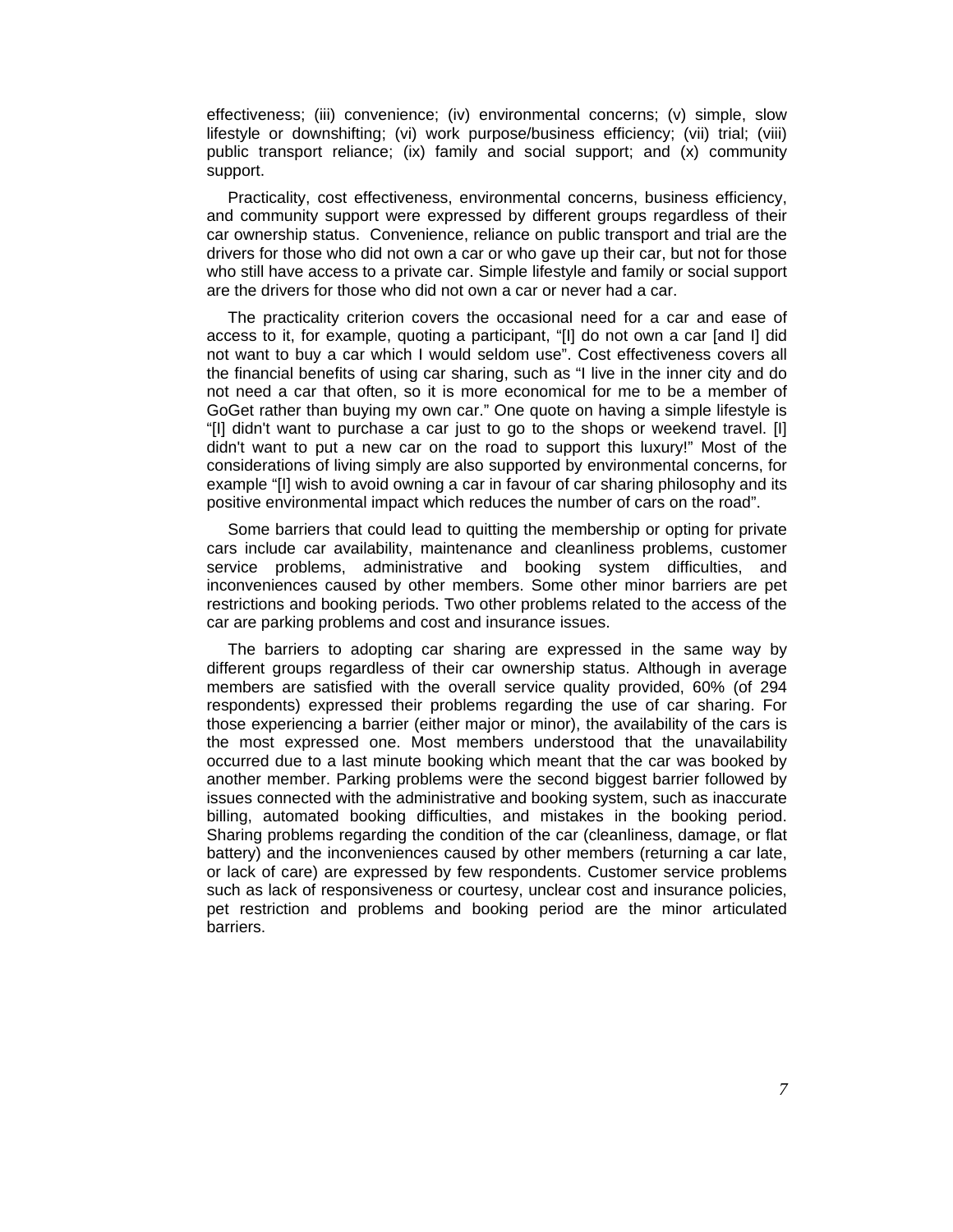| <b>Drivers</b>                   | no. of responses | <b>Barriers</b>                            | no. of responses |
|----------------------------------|------------------|--------------------------------------------|------------------|
| Practicality                     | 125              | Car availability                           | 41               |
| <b>Cost effectiveness</b>        | 100              | Parking problems                           | 35               |
| Convenience                      | 79               | Administrative and booking systems         | 23               |
| <b>Environmental concerns</b>    | 69               | Car problems - maintenance and cleanliness | 20               |
| Simple lifestyle/downshifting    | 31               | Being inconvenienced by other members      | 19               |
| Work purpose/business efficiency | 24               | Customer service problems                  | 17               |
| Trial                            | 19               | Cost and insurance policies                | 11               |
| Public transport reliance        | 16               | Pet restriction and problems               | 4                |
| Family and social support        | 12               | <b>Booking period</b>                      |                  |
| Community support                |                  |                                            |                  |

Table 1: Drivers and barriers to adopting car sharing (based on 294 responses allowing multiresponses)

#### **Values against the concept of VS**

GoGet CarShare is obviously used by different types of people with respect to their sustainable consumption practices, as illustrated in Figure 3. Figure 4, on the other hand, shows the values and expectations from different groups of users ranging from non-voluntary simplifiers, beginners, to voluntary simplifiers. The chart was constructed from the expressed expectations, the profiles gathered, the sustainable consumption practice responses to the survey, and also from the statements and views expressed during the interviews.

Consistent with the earlier supposition, nineteen of the twenty GoGet members from the interview agreed that car sharing gives convenience, when compared to private car use, because there is no obligation for maintenance and registration. In addition, they maintained that GoGet provides a friendly and easy to use service, and that staff are very helpful. Those values are not plotted in the figure as they are common values for all NVS, BVS and VS.

Further points from the interviews show that there is a wide spectrum of values and expectations for different types of people. A late 40s' female, replacing the second car in the household with car sharing, is categorised into the boundary between NVS and BVS (See Figure 4). She revealed that driving is a pleasure. She sometimes missed her former luxurious car but tried to rationalise that she only needed its mobility function.

A late 20s female, giving up her car but still keeping her motorcycle represents a beginner voluntary simplifier (downshifter). Back to study after working, she tried to be more responsible in her consumption while she still wanted to enjoy convenience and the good feeling of driving. She has been using GoGet car sharing for travelling in bad weather or during night time, for visiting relatives and when she needed space or freedom.

Another young female, 26 years old, preferring to use her bicycle or public transport to work, shows strong simplifier characteristics by using GoGet car sharing for her sport and social activities. She uttered that GoGet is an option for community support and for sharing resources, as it helps her in arranging big household shopping trips with her flatmates or other friends. She used GoGet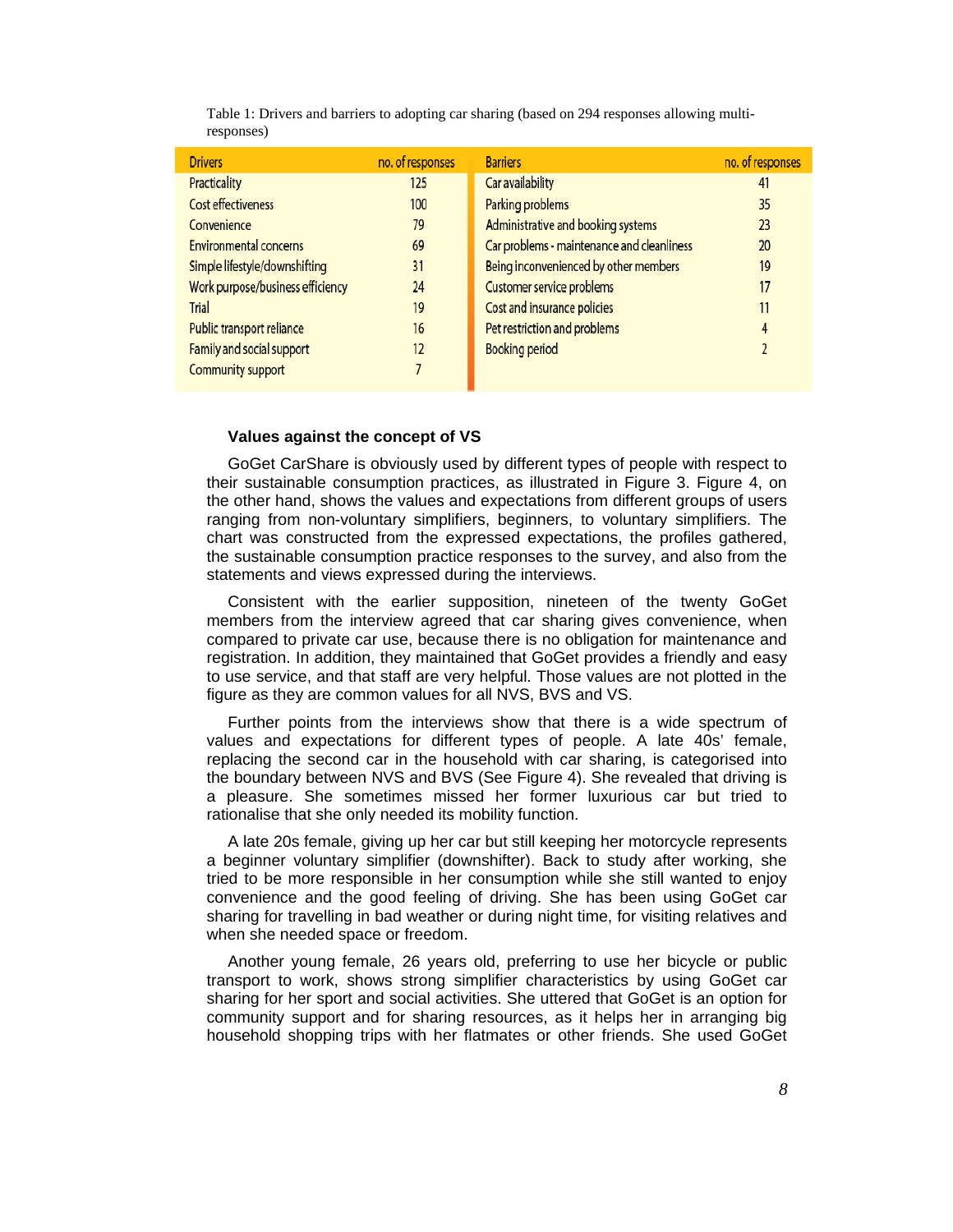occasionally and is categorised into a non-car owner, as well as a casual car sharing user (See Figure 4).

Two mature age holistic simplifiers (female, late 40s and male early 50s) are mapped on the right hand side of Figure 4. They did not have any car in the household and prefer not to use a car. They ride their bike to work and use GoGet car sharing to support elderly parents, and always try to use it very infrequently. Both of them felt sorry to increase their vehicle kilometres travelled (VKT) as their VKTs were extremely low prior to joining GoGet.



Figure 4: Car sharing members' values and expectations

### **Travel behaviour changes**

The aggregate travel behaviour by GoGet members and the comparison with other car sharing practices have been studied using the company's and public databases, and the survey results. Members use fewer resources as one car is shared between 16 members in Sydney and 12 members in Melbourne (data from GoGet in December 2007) and car sharing members have much lower annual mileage than non-adopters. A pre-joining survey from GoGet shows that, of the 2,800 members (both members who are still active and who no longer use the service) 74% did not own a car, 15% planned to give up their only car, and 4% cancelled buying a car. While the GoGet CSS members have a slightly higher car ownership status than car sharing members in Bremen - 90% did not have a car (UITP, 2005) -, but the ratio achieved is still praiseworthy.

The car occupancy rate for car sharing is slightly higher than for private vehicles but not markedly so. From the survey, the occupancy rate for a GoGet car averages 1.9. This is higher than the Australian average which is 1.3, but it is slightly lower than StadtAuto, a car sharing company in Germany, which is 2.0 person per car (Shaheen, Cohen, & Roberts, 2005).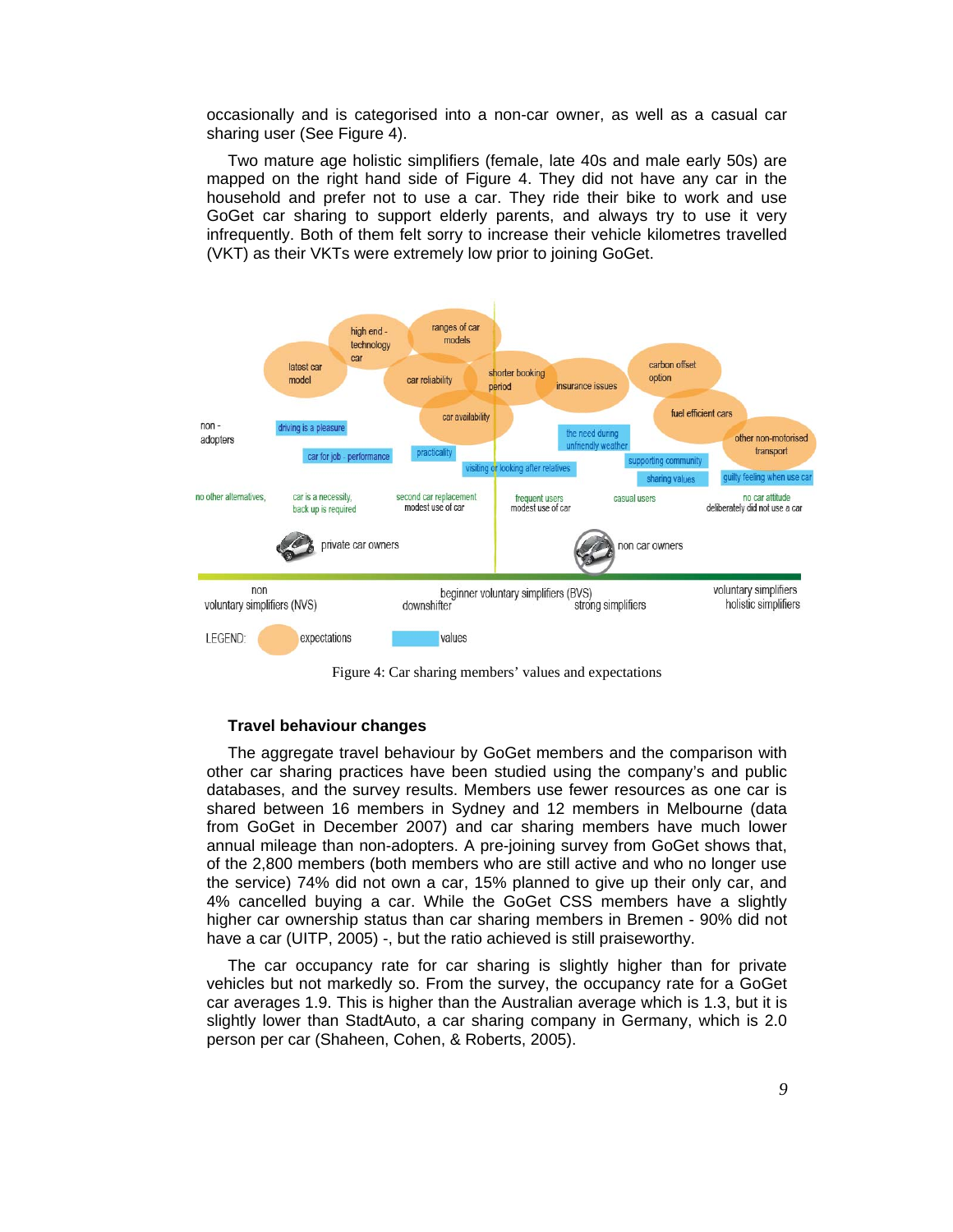A previous study about the life cycle assessment of vehicle emissions shows that although a passenger car gives significant emissions, the use of car sharing, which in essence is combined with public transport, gives one of the lowest environmental impacts for daily travel modes. (Ramirez & Nawangpalupi, 2006). In addition, car sharing members are significantly reducing frequency of travel as well as having very low annual mileage rates compared to the average Australian. Internal data from GoGet indicates a significant travel distance reduction (55% reduction) from members who gave up their car prior to joining up car sharing. Moreover, the average annual VKT (vehicle kilometres travelled) of GoGet cars is 16,172 km which is slightly higher than the average VKT of Australian passenger cars, 14,600 km (ABS, 2004). However, given that each GoGet car is used by an average of 16 persons, the annual VKT per person is only approximately 1,000 km.

Some other impacts investigated in the survey revealed that most of the members who do not own a car tend to use the GoGet car only when it is extremely necessary, such as when destinations are inaccessible or inconvenient to reach via public transport, when the trip is to be made at an odd time of the day or the night, or even when they had to carry a lot of goods. The decision is made based on different reasons, such as: the cost, whether it is 'environmentally wise', or availability of a car. The majority of the members commute to work by public transport or by bike, and some of the respondents have started to shop more locally after joining car sharing, while a few of them have tended to shop even farther away as they now have access to a car. The remaining members stated that they did not change their shopping behaviour because, either they have been doing their shopping in their local area most of the time, or they could not find what they were looking for locally.

#### **Discussions**

Generally, car sharing members have concerns about sustainability. Concerns expressed ranged over low, moderate to high levels of impact. However, the number of car sharing adopters is still not yet significant. For a total number of 2,632,009 active C-class drivers in mid 2007 in Sydney (ABS, 2007a; Roads and Traffic Authority, 2007), there are only 1200 GoGet members and approximately another 500 members for other car sharing companies (data based on telephone conversations with FlexiCar, SmartDrivers and CharterDrive in December 2007). This adoption rate is still much lower than the one in Switzerland, which is 2.3% (Bergmaier et al., 2004). Nevertheless, the exponential trend of joining members indicates that car sharing in Sydney has a long way to go before it reaches maturity.

Sustainable consumption is practiced in mobility by using a car only when it is really needed and then taking as short a trip as possible. This kind of behaviour is exemplified by car sharing members and has been followed by reducing consumption in other areas, particularly in shopping behaviour (by shopping locally for example). Nonetheless, reducing adverse environmental impacts would be even greater if behaviour was supported by cars that could offer very low emissions or non-petrol vehicles. Moreover, discouraging the use of private vehicles by introducing higher levies and law enforcement to reduce car use could also be alternatives to reducing the adverse effects of the internal combustion engine and over-consumption of resources in general.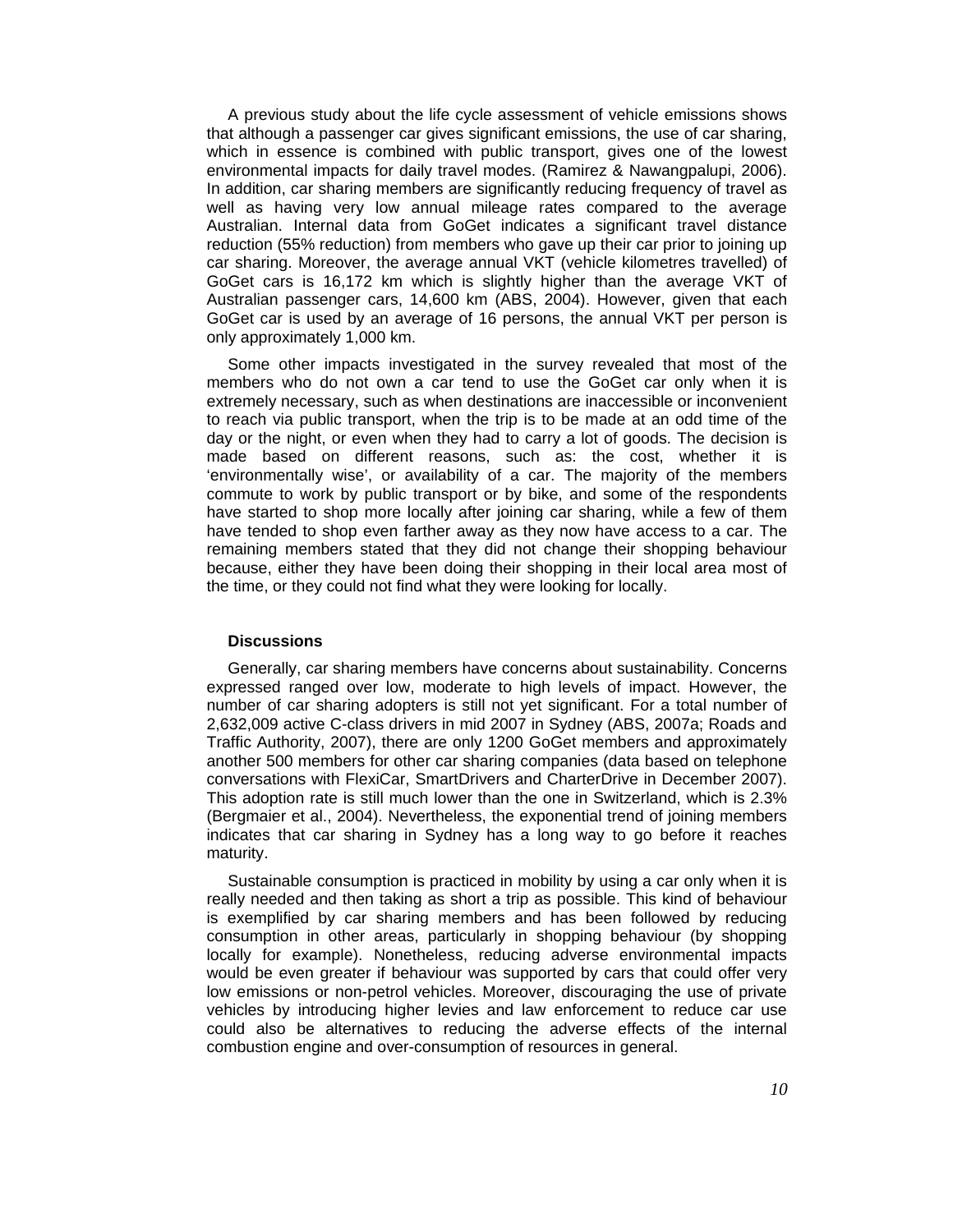#### **Conclusions**

The above analysis shows that the use of car sharing is creating lower environmental impacts and could lead to a change of culture, from nonsustainable to more sustainable transport. Regardless of the consumption pattern that the members are now practising, car sharing offers the values of convenience, practicality and cost efficiency. Members also do believe that by using car sharing, they reduce their ecological footprints. For a few members, using car sharing causes greater travel distances or VKTs. Nevertheless, in the big picture, car sharing members travel fewer kilometres than non-members. Moreover, although car sharing offers greater privacy (compared with public transport), it still has a higher occupancy rate when compared with private car use.

Besides the current positive impacts, there is still a need to widen and mainstream car sharing in order to achieve large-scale benefits. The fact that car sharing has been adopted by different types of users in terms of their consumption patterns and that most of them are currently satisfied with the system, reinforces the thought that car sharing could easily be accepted by other people sharing similar values.

In order to broaden and extend the environmental benefits of car sharing, the following factors should be considered. Firstly, by overcoming common barriers, such as providing cars equally distributed across many locations, anticipating the occurrence of inconvenience experienced by staff or members, and improving the booking and administrative system, car sharing could prevent its members to quit the service. Secondly, by providing a service that attempts to overcome private vehicle inconveniences, such as better designated parking spaces for car sharing vehicles, car sharing might attract private vehicle users to adopt the service due to its added value. These factors, although they are undoubtedly prospective improvements, should be carefully analysed and developed.

#### **References**

- ABS. (2004). Survey of Motor Vehicle Use (No. 92080). Canberra: Australian Bureau of Statistics.
- ABS. (2005). Motor vehicle census 2005 (No. 9309.0). Canberra: Australian Bureau of Statistics.
- ABS. (2007a). New South Wales Regional Statistics 2007 (No. 1368.1). Canberra: Australian Bureau of Statistics.
- ABS. (2007b). Regional Population Growth Australia 1996 to 2006 (No. 3218.0). Canberra: Australian Bureau of Statistics.
- Bergmaier, R., Mason, C., McKenzie, M., Campbell, S., & Hobson, A. (2004). Car sharing: an overview. Canberra: Australian Greenhouse Office.
- Elgin, D. (1981). Living more simply. In Voluntary Simplicity: Towards a Way of Life that is Outwardly Simple, Inwardly Rich (pp. 143-160). New York: William Morrow.